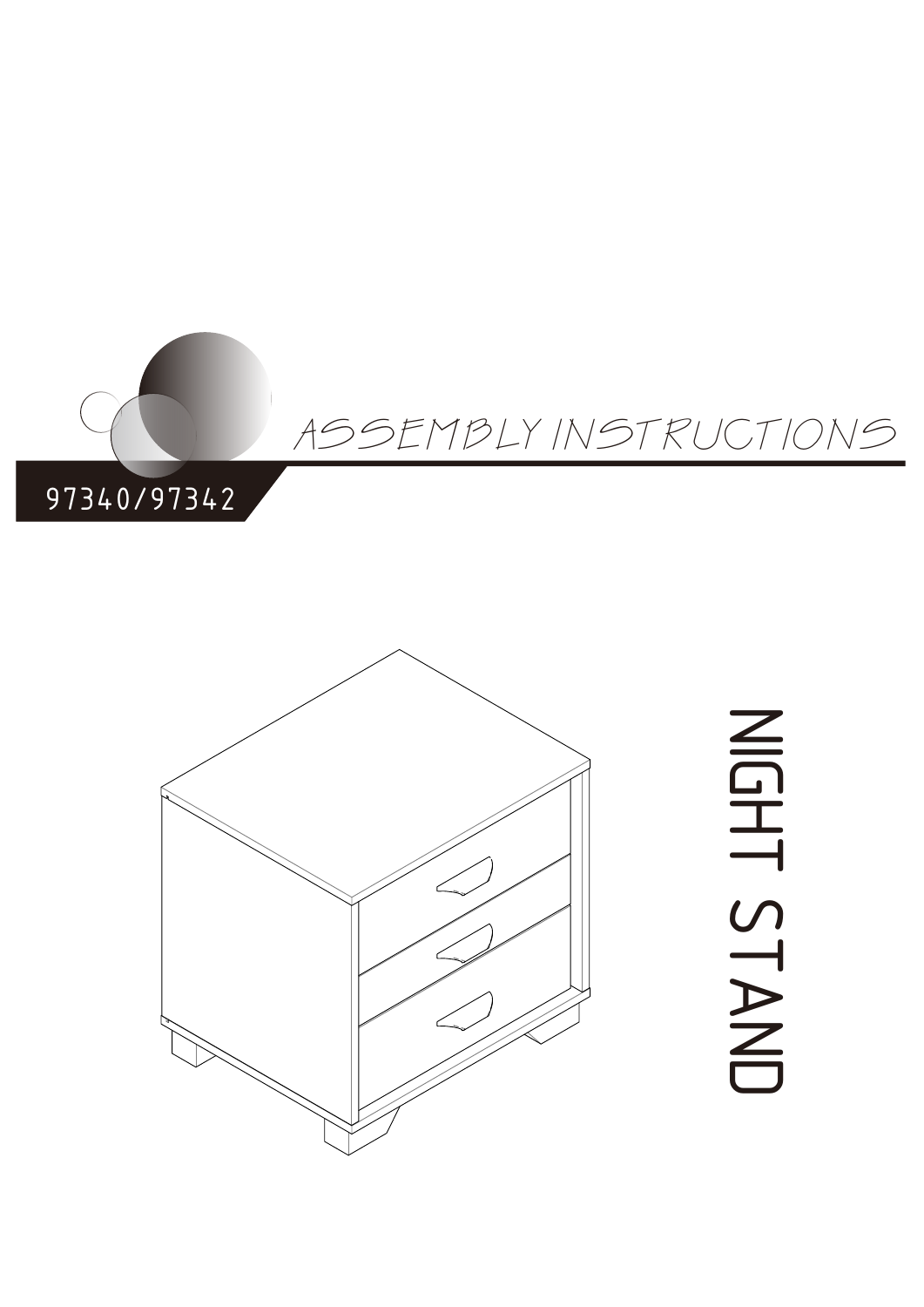## NIGHT STAND

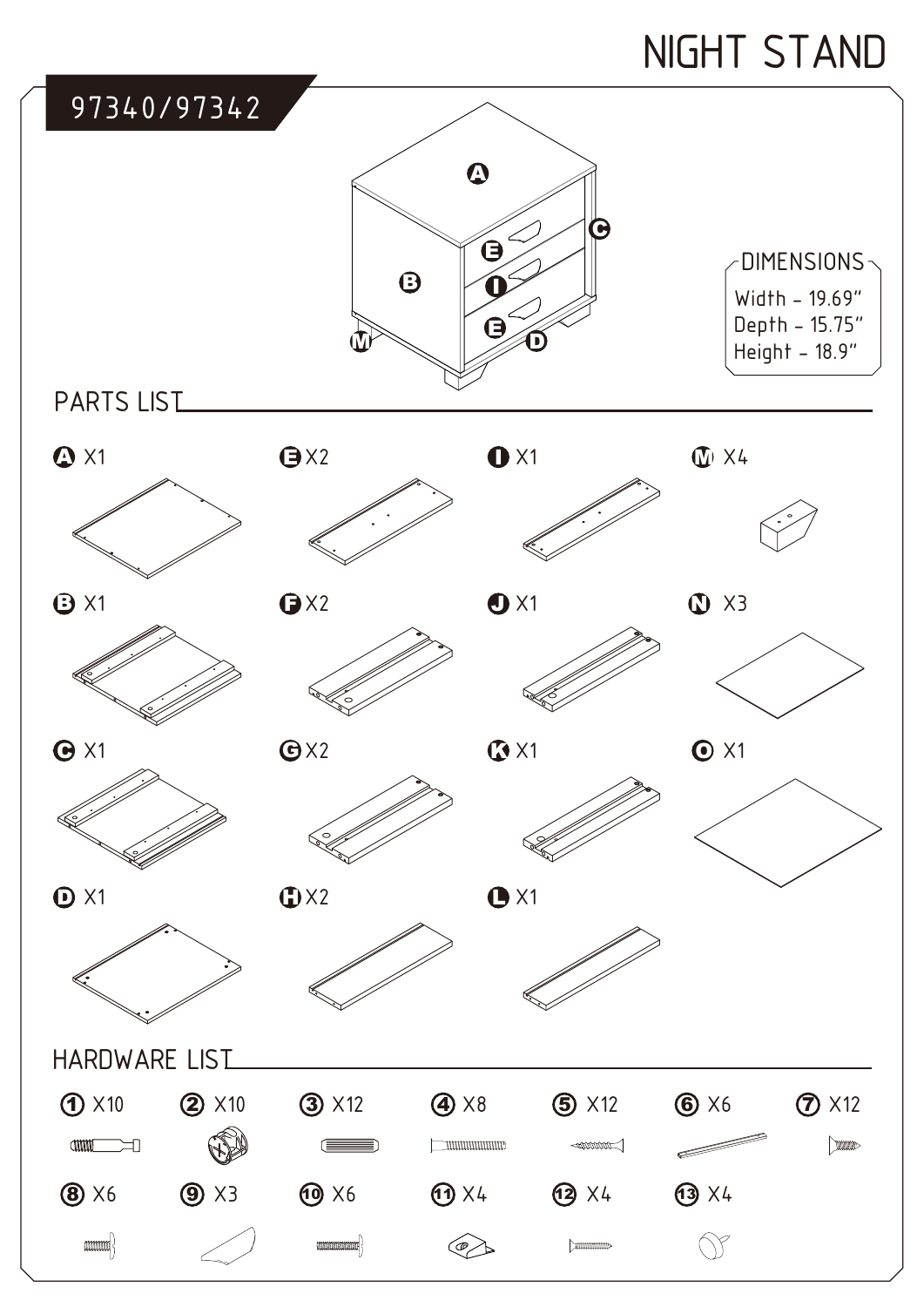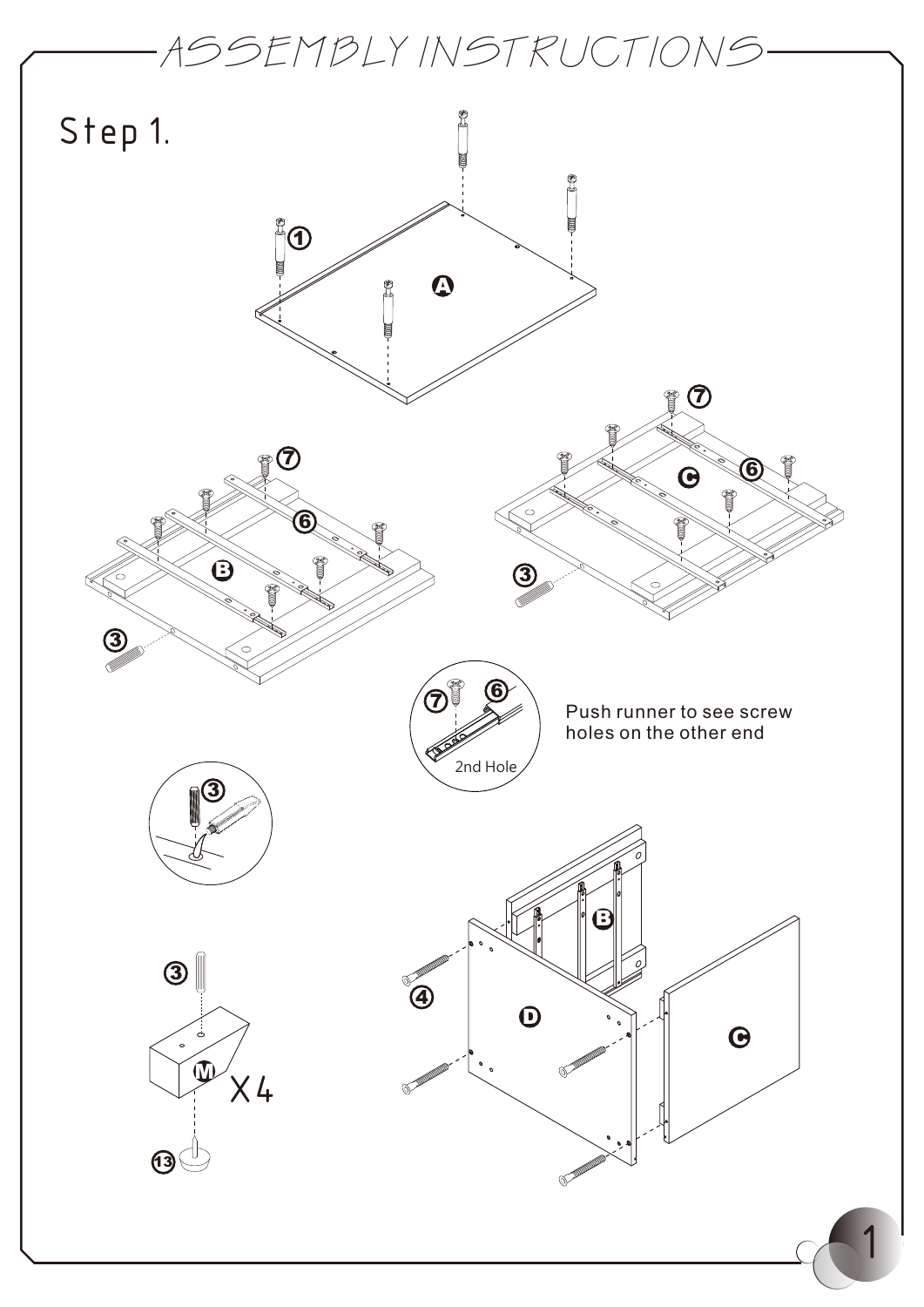Step 2.





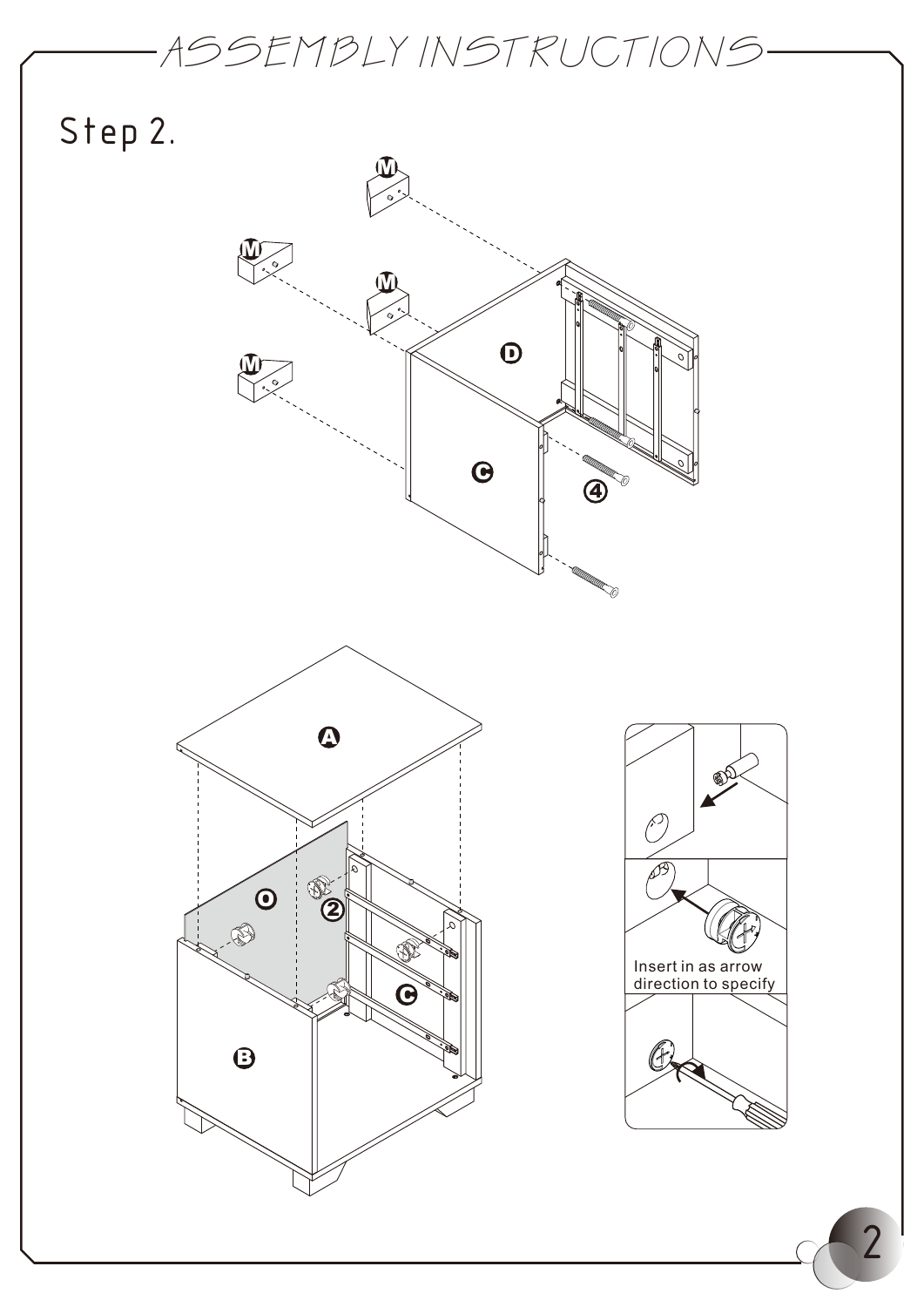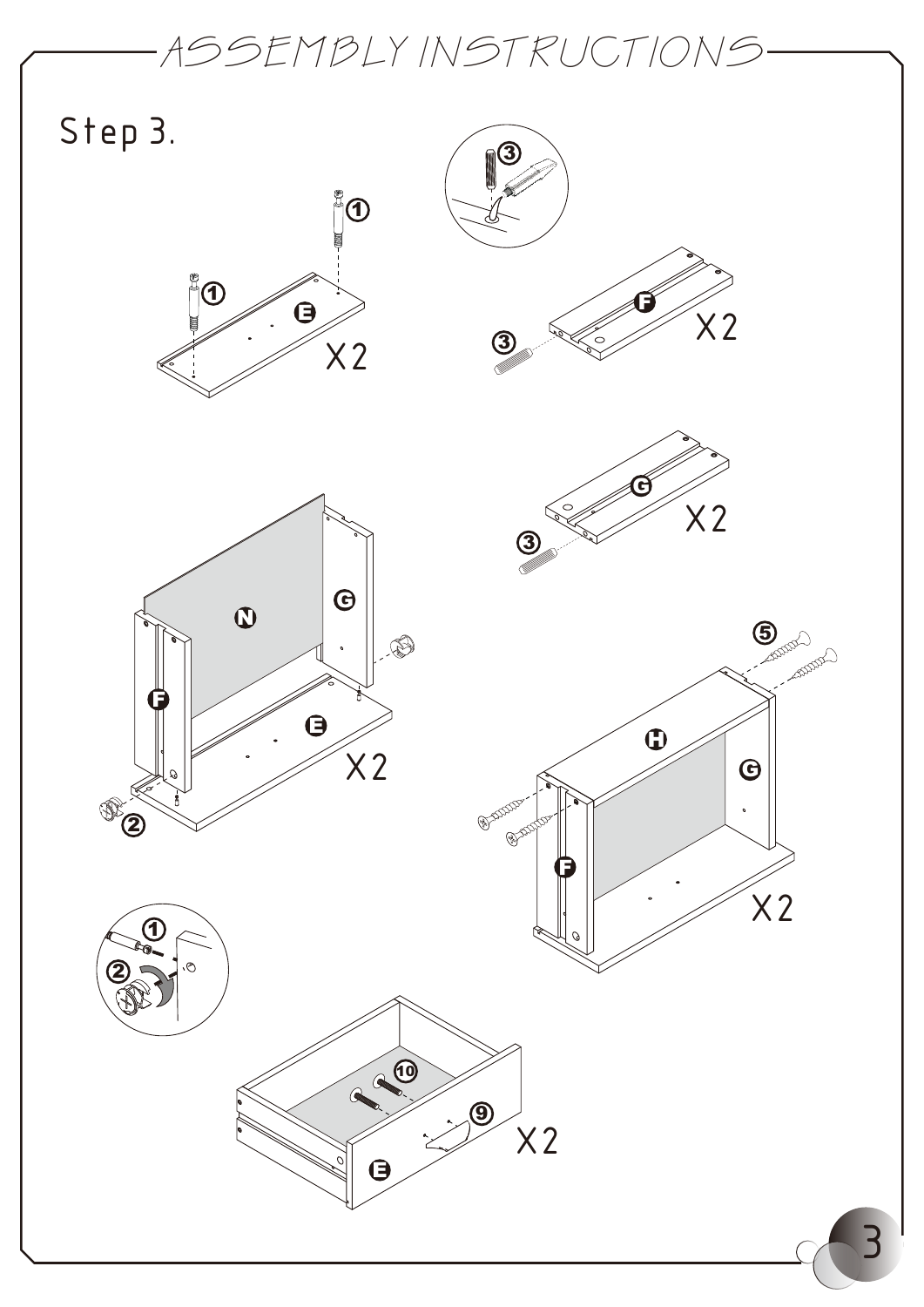